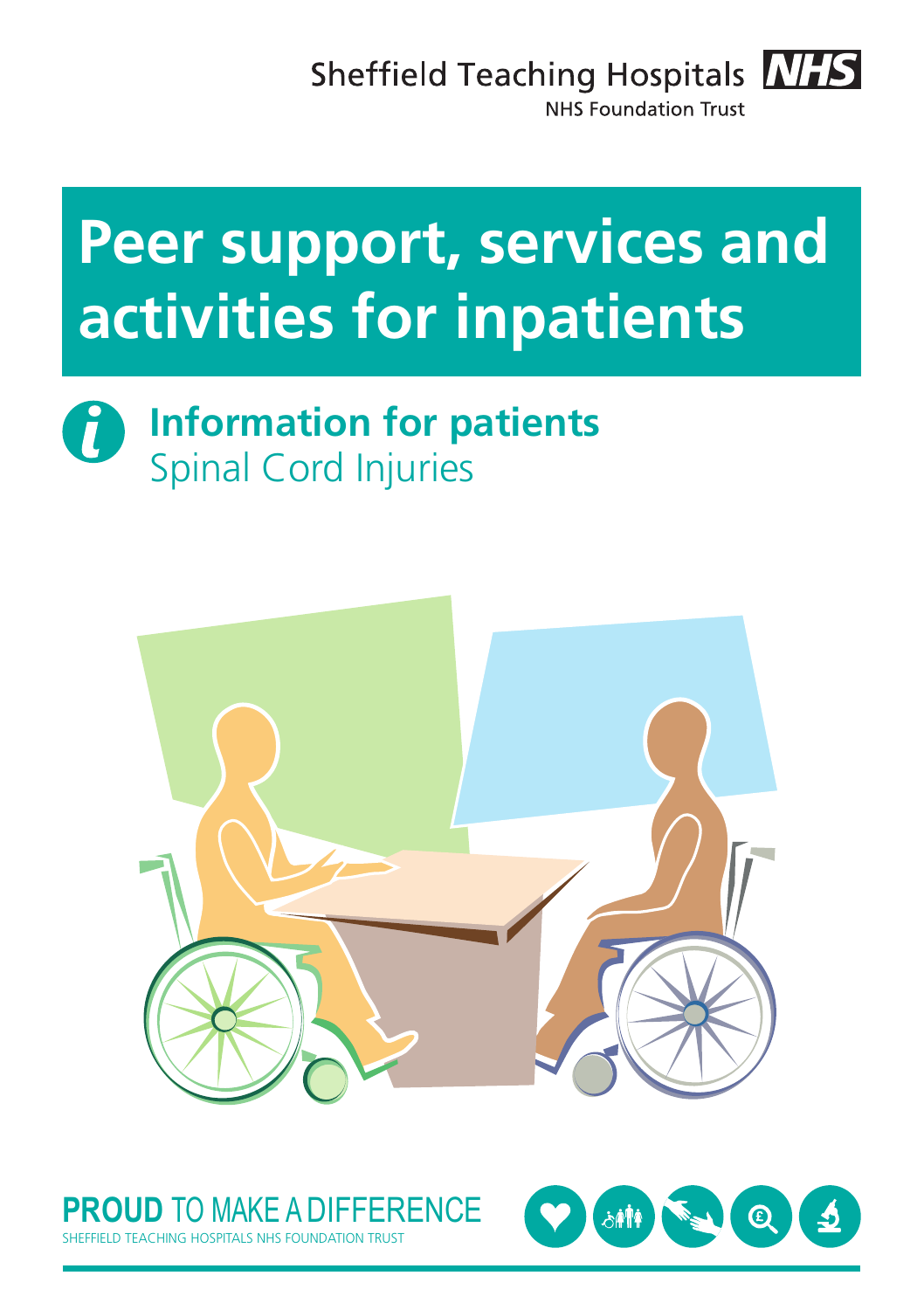## **Introduction**

This leaflet is for Spinal Cord Injury (SCI) inpatients in the Princess Royal Spinal Cord Injuries Centre.

Within this leaflet you will find information about:

- 1. Peer support
- 2. Additional support services
- 3. Activities at the centre

If you have any questions about these activities, please do speak to the service or activity organiser.

Alternatively, feel free to get in touch with the Activities Coordinator, Sarah Coates:

- **0114 271 5663**
- **[Sarah.Coates14@nhs.net](mailto:Sarah.Coates@sth.nhs.uk)**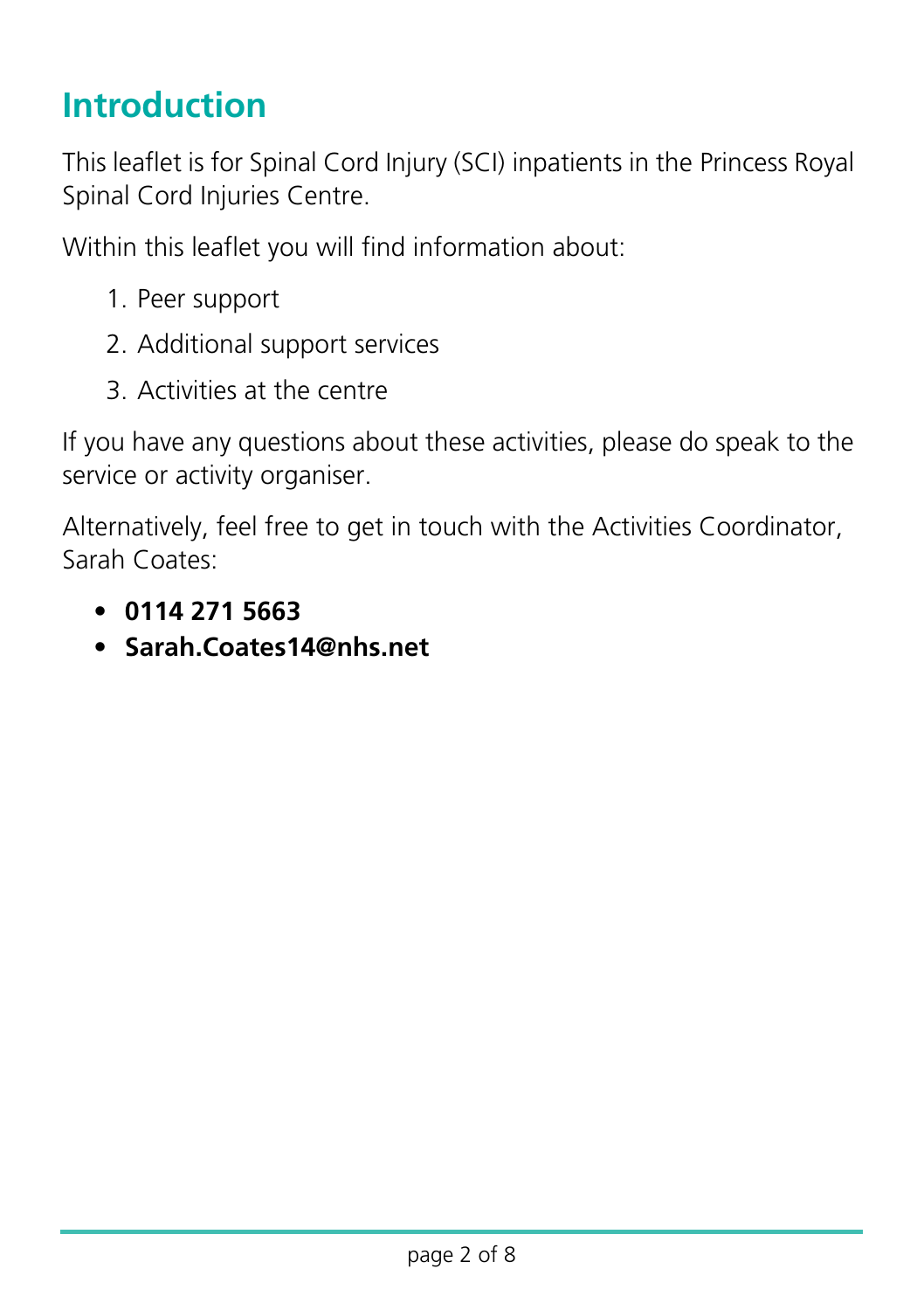## **1. Peer Support Services**

## **Aspire**

Independent Living Advisor from Aspire, Alex, visits the centre most Thursdays to provide practical advice to patients about living with a spinal cord injury (SCI).

Aspire's Assistive Technology Advisors run weekly sessions in the Occupational Therapy Department, where they provide instruction on how to use assistive technology devices and voice directed software.

#### **For information about the services provided by Aspire, for inpatients and after your discharge from hospital, ask your Occupational Therapist or contact Aspire on:**

- **020 8420 6731** Independent Living
- **020 8420 6732** Assistive Technology
- **[www.aspire.org.uk](http://www.aspire.org.uk)**

### **Back Up Trust**

Back Up visit the centre every six weeks to deliver Wheelchair Skills training to new wheelchair users and run a 'Wheelchair Skills Extra' trip into the city centre to practise these new skills.

Back Up provide many services led by people with SCI. These include: mentoring for people with SCI and their family members, residential courses and support going back to work, school or college.

For information on Back Up's services within the centre and after your discharge from hospital, ask your Occupational Therapist, visit Back Up's website or contact their Outreach & Support Team:

- **020 8875 1805**
- **[www.backuptrust.org.uk](http://www.backuptrust.org.uk)**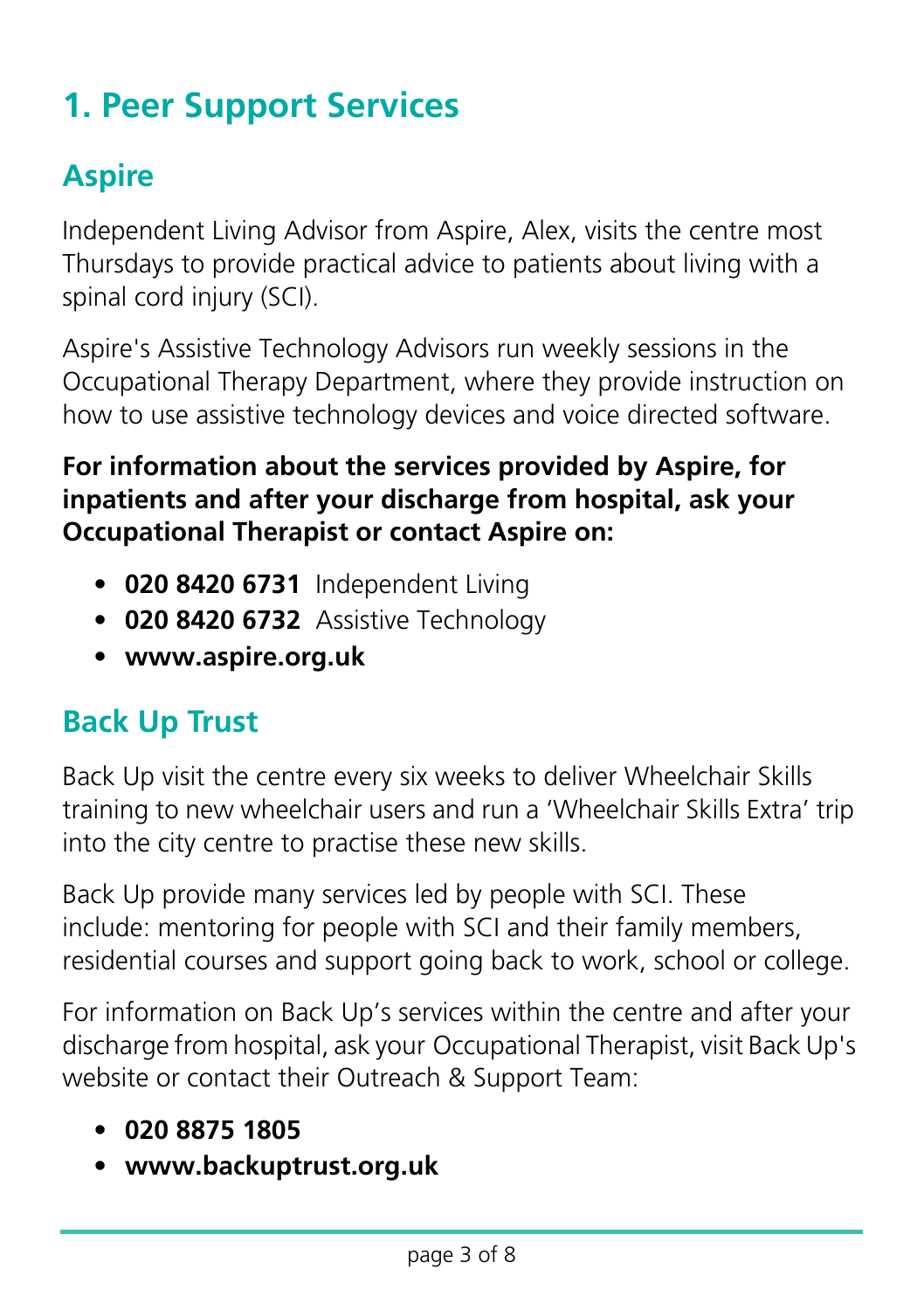## **Spinal Injuries Association (SIA)**

SIA's Support Network Coordinators (SNCs) visit fortnightly to offer practical advice and face-to-face support to newly injured people and their families on all aspects of SCI. Having a SCI themselves SNCs can talk from personal experience.

SIA provide life-long support post-discharge in the community. They also have Vocational Clinics in the centre supporting people with a SCI who want to get back to work, school or college.

The SNC responsible for the Princess Royal is:

• **Chris Etches**: (East Midlands) 07964 457962

You can contact SIA via their free Advice Line or visit their website:

- **0800 980 0501**
- **[www.spinal.co.uk](http://www.spinal.co.uk)**

#### **WheelPower**

Alex Jewitt, a Physical Activity Advisor from WheelPower, visits on Tuesdays to speak with patients and assist with the Physiotherapy Team's sports session. Alex is also a former patient of the centre and long term wheelchair user.

Alex provides an advisory service and general information and advice on sports and other physical activity. This includes supporting the provision of sport activity for patients within the centre, advising patients on keeping active and being healthy after discharge from hospital.

- **Alex Jewitt:** 01296 395 995
- **[Alex.jewitt@wheelpower.org.uk](mailto:alex.jewitt@wheelpower.org.uk)**
- **[www.wheelpower.org.uk](http://www.wheelpower.org.uk)**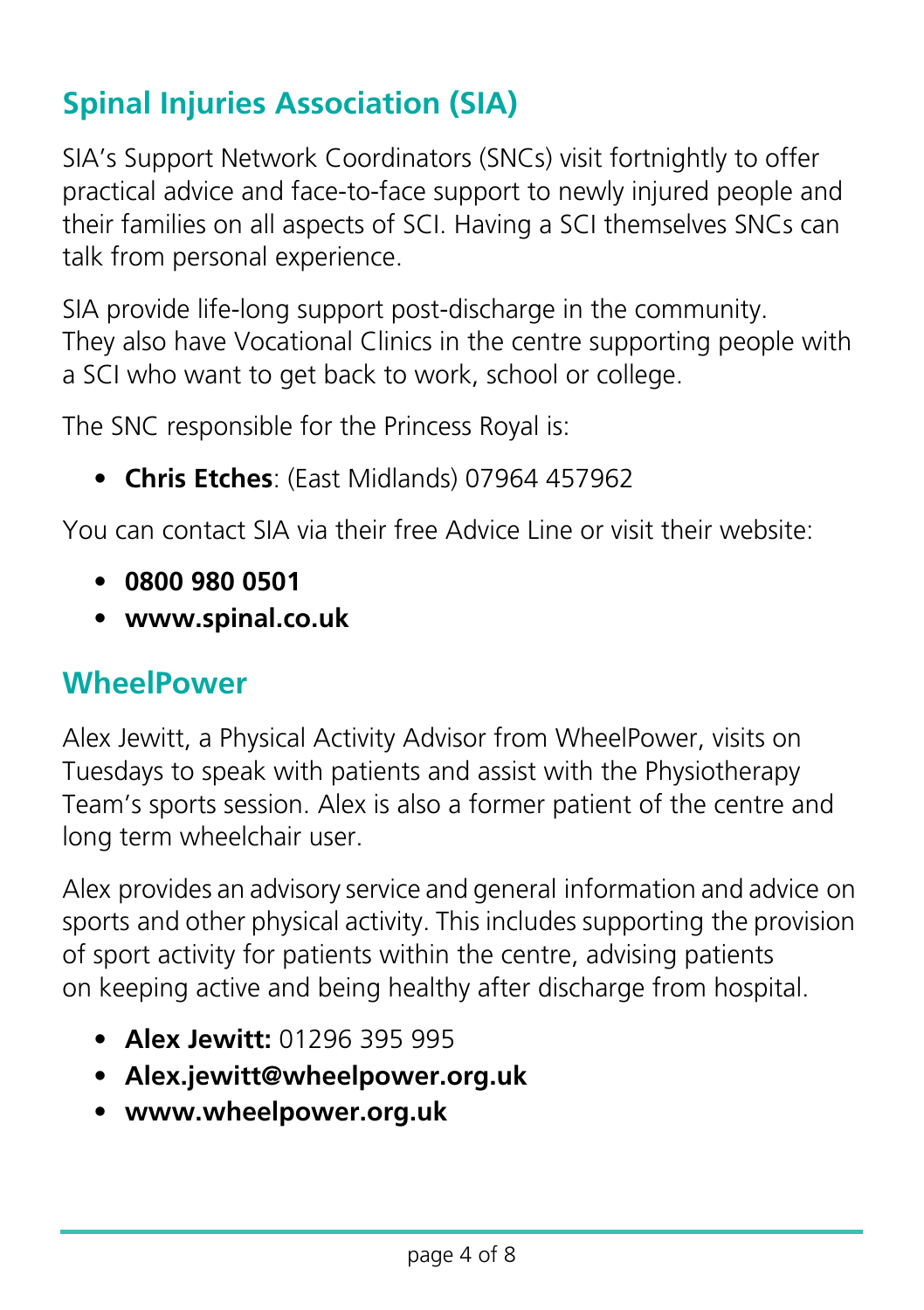## **2. Other services**

## **Welfare Rights Advice Service**

The on-site Welfare Rights Advice Service is run by Citizens Advice Sheffield. The service can help with a variety of issues including benefits, debt, housing and employment. Appointments are available in the centre or by telephone on Wednesdays, 10:00am to 4:30pm. To make an appointment, please ask a member of the ward staff or therapy team.

#### **For more information on Citizens Advice Sheffield visit:**

• **[www.citizensadvicesheffield.org.uk](http://www.citizensadvicesheffield.org.uk)**

## **SCI Information Sessions for Patients and Visitors**

The Patient Education sessions cover different topics on SCI over a rolling nine week period and are designed to be useful and informative. The sessions will be listed on your individual timetable.

The Therapy Education talks focus on the therapy journey for inpatients and specialist talks from people with experience of living with SCI. Therapy Talks take place in the Occupational Therapy Department or Dining Room, and will be listed on your individual timetable.

### **Psychology Service**

There is a Psychology Service available for inpatients on wards Osborn 1 and 3. A member of the Psychology team will meet with you during your first few weeks on the ward to talk about how you are doing. This is an opportunity to speak about any concerns you may have. Following this discussion you may be offered further psychology sessions during your stay. You have a choice as to whether you accept or decline psychology input.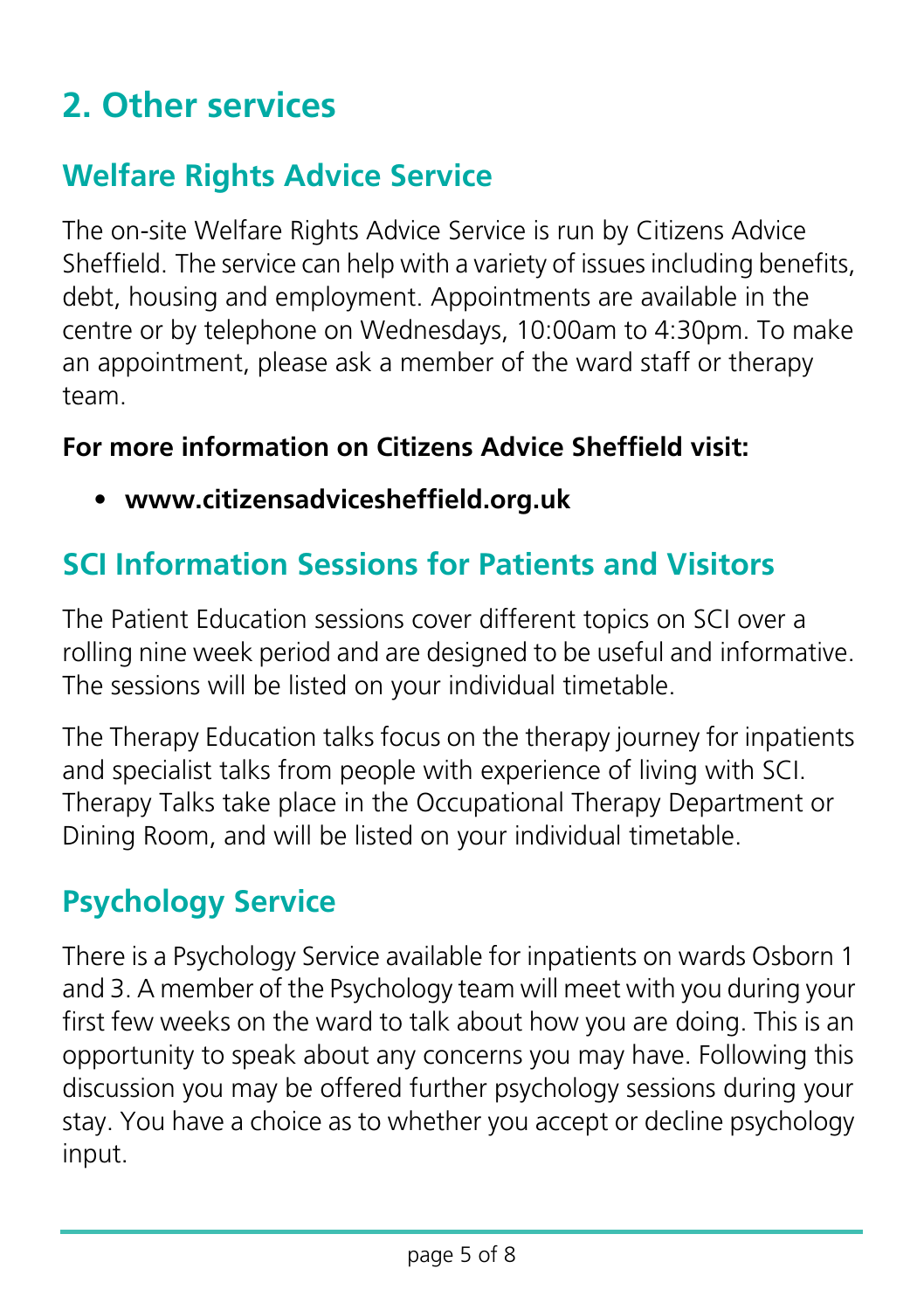## **3. Activities**

Therapeutic recreational activities contribute towards your rehabilitation whilst staying in the centre. There are many benefits to taking part in activities including:

- Meeting other people who are recently SCI injured
- Practicing fine hand movements or grip
- Relaxation
- Finding new hobbies

Various activities happen throughout the week that you can take part in, these include a gardening group, art club and bingo. These groups are advertised on posters in the centre and are listed on your individual timetable.

Most activities are open to inpatients on Osborn 1, 2 and 3. Sometimes visitors and outpatients can attend too, please check with the person running the activity.

Free Wi-Fi and multi-channel television is available in the centre and there is a selection of board games, puzzles, DVDs and books for you to use. These are located in the Osborn dining room and lounge area.

#### **Events**

Events happen throughout the year, such as our Summer BBQ in August and Christmas Party in December. The staff on your ward will tell you about upcoming events. Take a look at the 'What's On' noticeboard near to the lifts.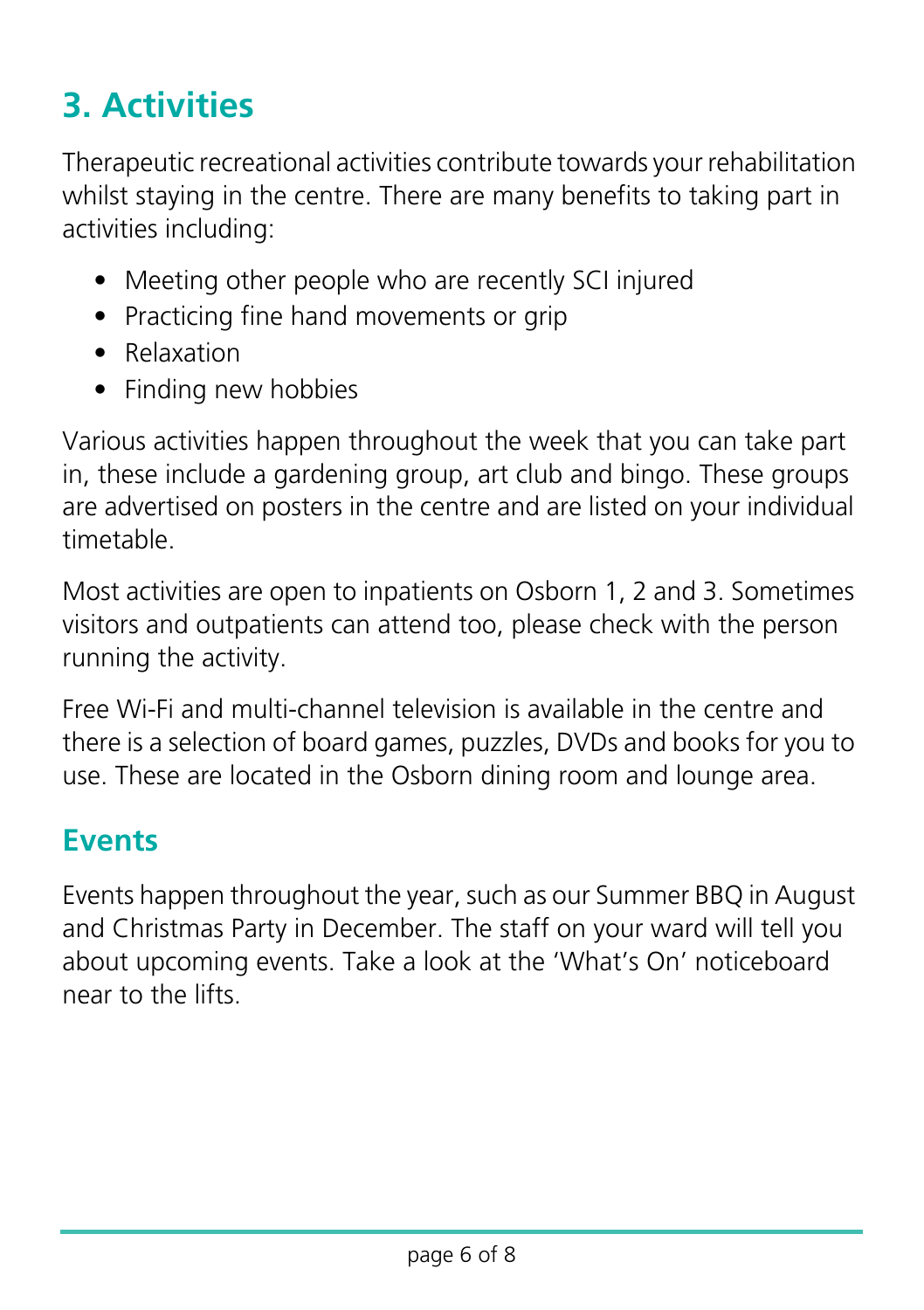#### **Where can I find further information?**

If you would like to talk about other ways you can fill your free time during your stay or for more information, please contact the Activities Coordinator on the number below, or ask the ward staff to request a visit to you on the ward.

Activities Coordinator

- **0114 271 5663**
- **[Sarah.Coates14@nhs.net](mailto:Sarah.Coates14@nhs.net)**